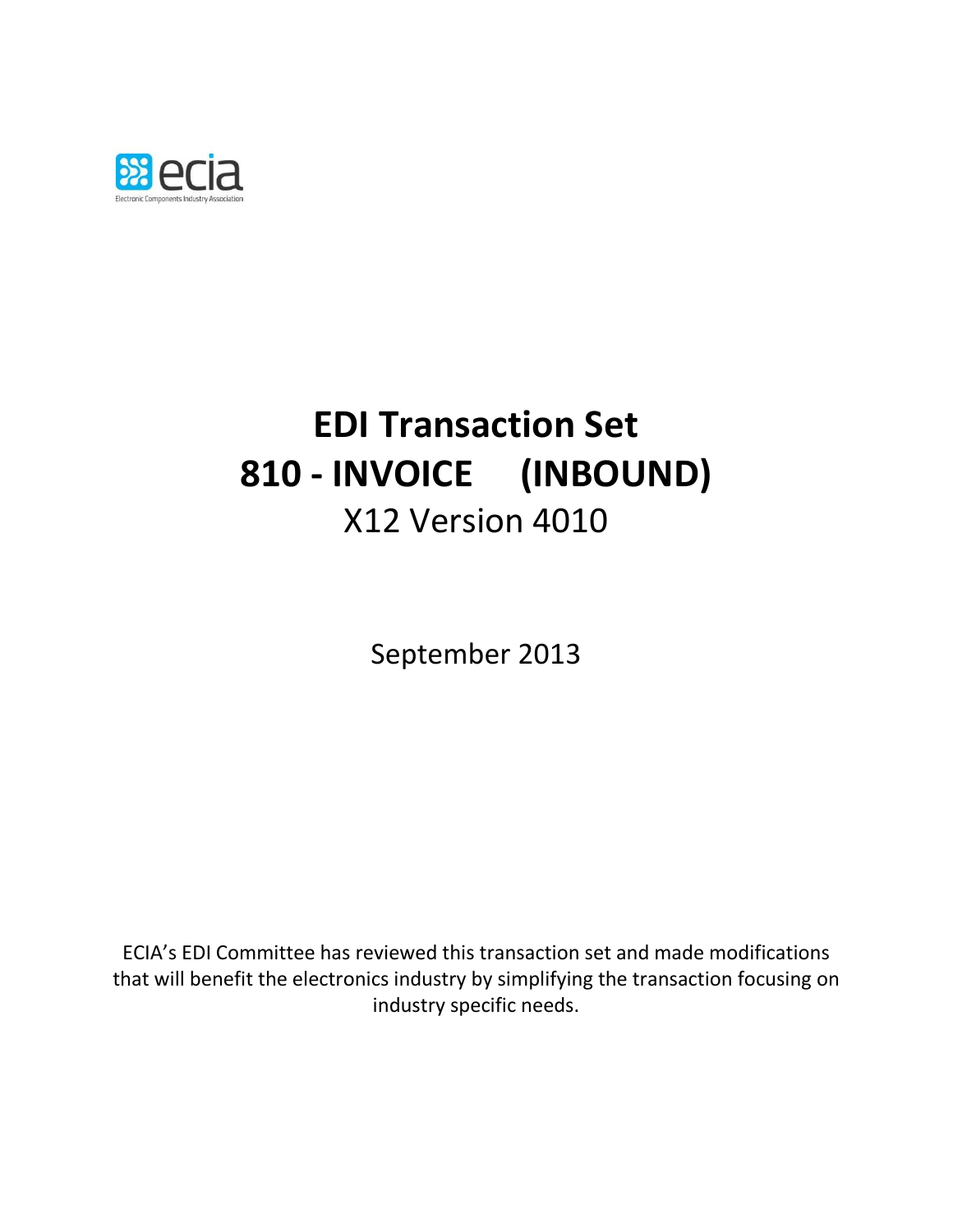## **NOTICE**

ECIA Industry Guidelines and Publications contain material that has been prepared, progressively reviewed, and approved through various ECIA-sponsored industry task forces, comprised of ECIA member distributors, manufacturers, and manufacturers' representatives. After adoption, efforts are taken to ensure widespread dissemination of the guidelines. ECIA reviews and updates the guidelines as needed.

ECIA Industry Guidelines and Publications are designed to serve the public interest, including electronic component distributors, manufacturers and manufacturers' representatives through the promotion of uniform and consistent practices between manufacturers, distributors, and manufacturers' representatives resulting in improved efficiency, profitability, product quality, safety, and environmentally responsible practices. Existence of such guidelines shall not in any respect preclude any member or non-member of ECIA from adopting any other practice not in conformance to such guidelines, nor shall the existence of such guidelines preclude their voluntary use by those other than ECIA members, whether the guideline is to be used either domestically or internationally.

ECIA does not assume any liability or obligation whatever to parties adopting ECIA Industry Guidelines and Publications. Each company must independently assess whether adherence to some or all of the guidelines is in its own best interest.

Inquiries, comments, and suggestions relative to the content of this ECIA Industry Guideline should be addressed to ECIA headquarters.

Published by

#### ELECTRONIC COMPONENTS INDUSTRY ASSOCIATION 1111 Alderman Dr., Suite 400 Alpharetta, GA 30005 678-393-9990

Copyright 2013 Printed in U.S.A. All rights reserved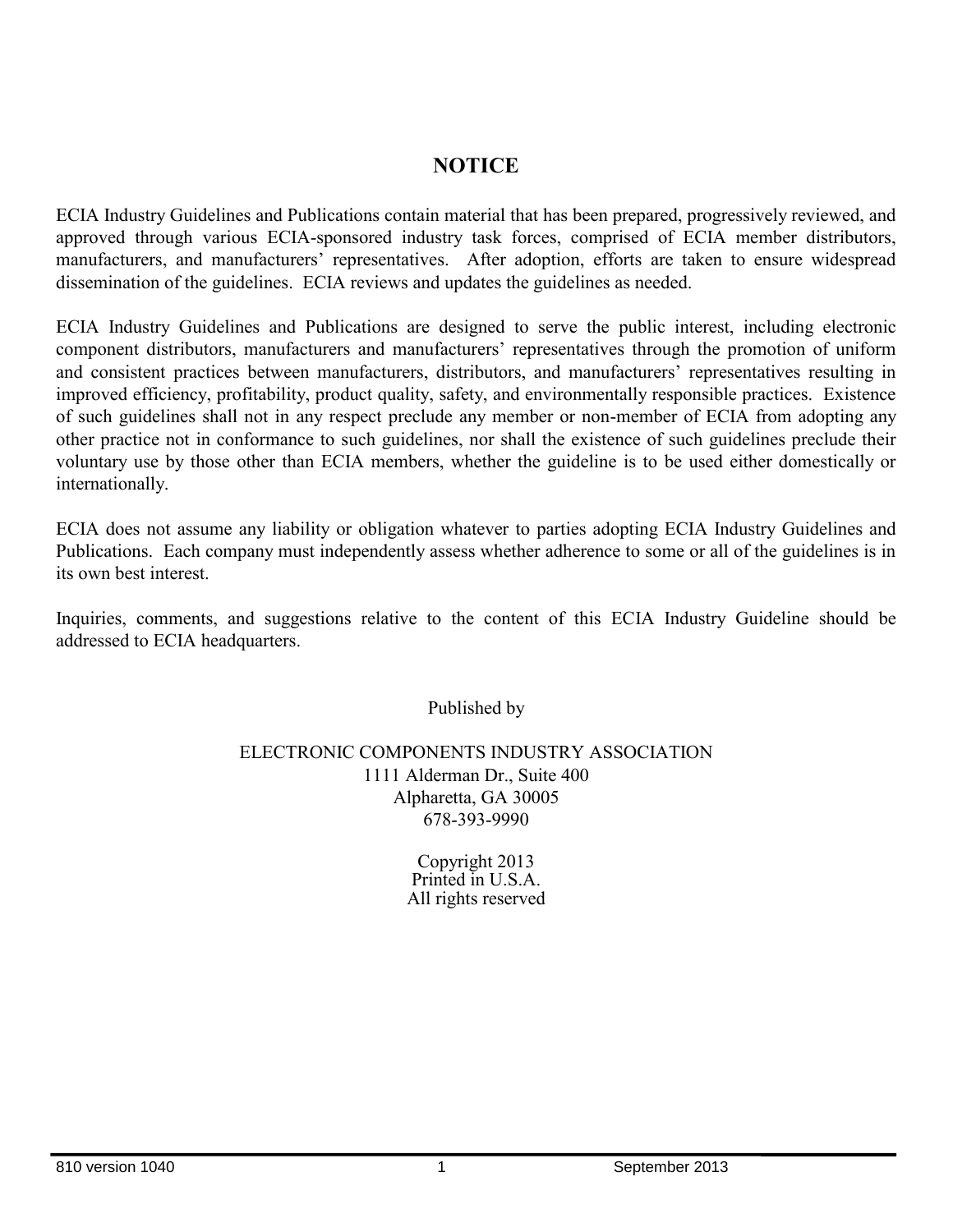## **810 - INVOICE (INBOUND)**

This transaction set is used to receive invoices from suppliers.

## **Header Area**

| <b>Segment ID</b> | <b>Description</b>                    | <b>Requirement</b> | <b>Max Use</b> | Loop |
|-------------------|---------------------------------------|--------------------|----------------|------|
| <b>ISA</b>        | Interchange Control Header            | м                  |                |      |
| GS                | <b>Functional Group Header</b>        | м                  |                |      |
| <b>ST</b>         | <b>Transaction Set Header</b>         | м                  |                |      |
| <b>BIG</b>        | Beginning Segment for Invoice         | М                  |                |      |
| <b>NTE</b>        | Note/Special Instruction              | O                  | 100            |      |
| <b>CUR</b>        | Currency                              | O                  |                |      |
| <b>REF</b>        | Reference Identification              |                    | 12             |      |
| <b>PER</b>        | Administrative Communications Contact |                    | 3              |      |
| N <sub>1</sub>    | Name                                  | O                  |                | 200  |
| N <sub>2</sub>    | Additional Name Information           | O                  |                |      |
| N <sub>3</sub>    | Address Information                   | O                  |                |      |
| N4                | Geographic Location                   | O                  |                |      |
| <b>REF</b>        | Reference Identification              | O                  | 12             |      |
| <b>PER</b>        | Administrative Communications Contact | O                  | 3              |      |
| <b>ITD</b>        | Terms of Sale/Deferred Terms of Sale  | Ω                  | >1             |      |
| <b>DTM</b>        | Date/Time Reference                   |                    | 10             |      |
| <b>FOB</b>        | <b>FOB Related Instructions</b>       |                    |                |      |

## **Detail Area**

| <b>Segment ID</b> | <b>Description</b>           | Requirement | Max Use | Loop    |
|-------------------|------------------------------|-------------|---------|---------|
| IT1               | Baseline Item Data (Invoice) |             |         | 200,000 |
| <b>REF</b>        | Reference Numbers            |             |         |         |
| CAD               | <b>Carrier Detail</b>        |             |         |         |

## **Summary Area**

| <b>Segment ID</b> | <b>Description</b>                  | <b>Requirement</b> | <b>Max Use</b> | <u>Loop</u> |
|-------------------|-------------------------------------|--------------------|----------------|-------------|
| <b>TDS</b>        | <b>Total Monetary Value Summary</b> | М                  |                |             |
| TXI               | Tax Information                     | O                  | 10             |             |
| CAD               | <b>Carrier Detail</b>               | O                  |                |             |
| <b>ISS</b>        | <b>Invoice Shipment Summary</b>     | O                  |                |             |
| CTT               | <b>Transaction Totals</b>           | М                  |                |             |
| <b>SE</b>         | <b>Transaction Set Trailer</b>      | М                  |                |             |
| <b>GE</b>         | <b>Functional Group Trailer</b>     | М                  |                |             |
| <b>IEA</b>        | Interchange Control Trailer         | М                  |                |             |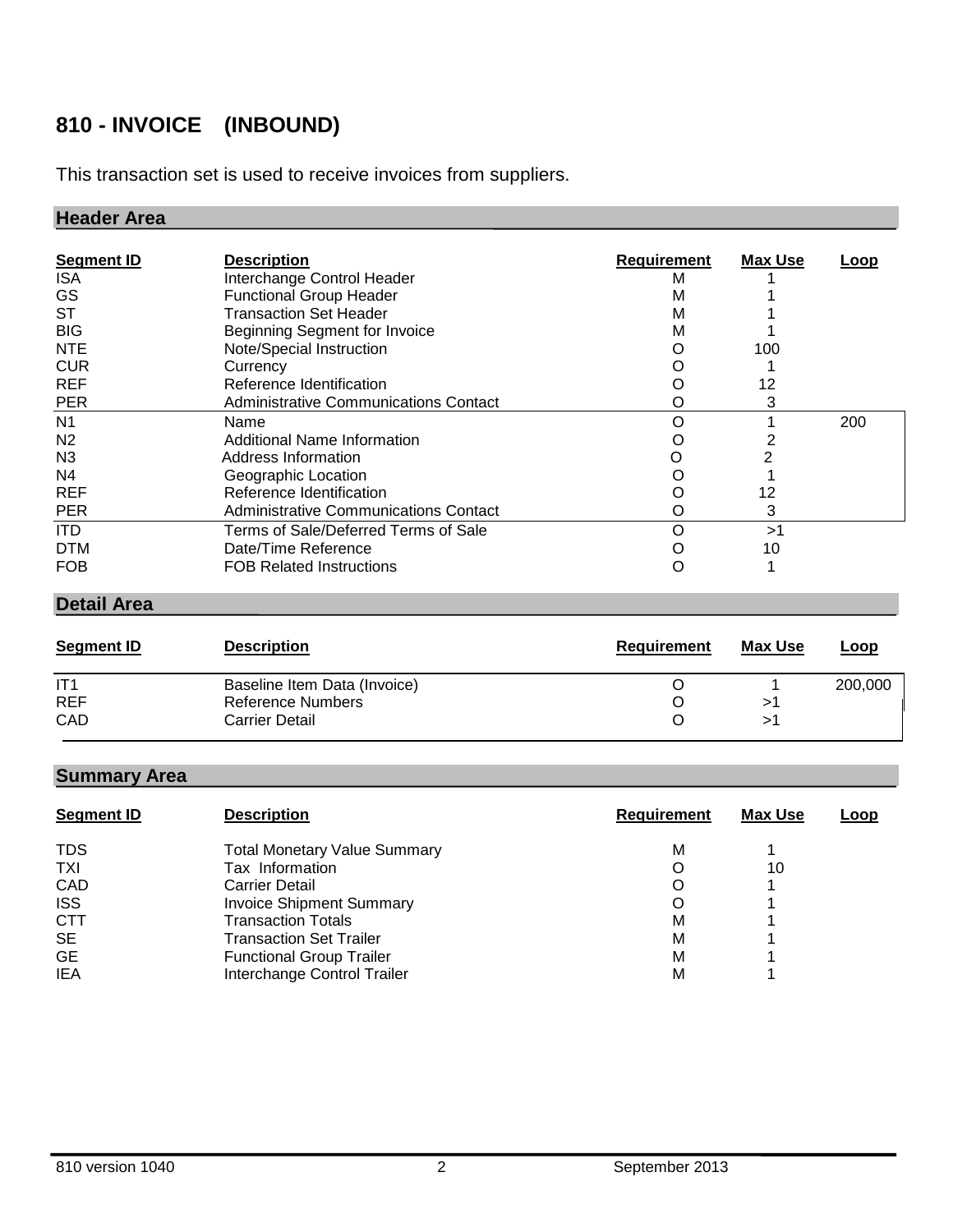#### **SEGMENT: ST - Transaction Set Header**

Usage: The first segment of each transaction set, containing the transaction set identifier and control number.

|                  | <b>Element</b> |                                       |            | Min |                       |
|------------------|----------------|---------------------------------------|------------|-----|-----------------------|
| <u>Ref</u>       | Number         | <b>Element Name</b>                   | <u>Use</u> | Max | <b>Values</b>         |
| ST <sub>01</sub> | 143            | Transaction Set ID Code               | М          | 3/3 | 810                   |
| ST <sub>02</sub> | 329            | <b>Transaction Set Control Number</b> | м          | 4/9 | <b>Control Number</b> |

#### **SEGMENT: BIG - Beginning Segment for Invoice**

Usage: To indicate the beginning of an invoice transaction set and to transmit document numbers and dates.

|            | <b>Element</b> |                              |            | Min  |                                    |
|------------|----------------|------------------------------|------------|------|------------------------------------|
| <b>Ref</b> | <b>Number</b>  | <b>Element Name</b>          | <u>Use</u> | Max  | <b>Values</b>                      |
| BIG01      | 373            | <b>Invoice Date</b>          | м          | 8/8  | Date of Invoice                    |
| BIG02      | 76             | Invoice Number               | M          | 1/22 | Invoice Number                     |
| BIG03      | 373            | <b>Purchase Order Date</b>   | O          | 8/8  | PO Date                            |
| BIG04      | 324            | Purchase Order Number        | M          | 1/22 | <b>PO</b> Number                   |
| BIG07      | 640            | <b>Transaction Type Code</b> | M          | 2/2  | $DR = Debit Memo$<br>$CR = Credit$ |
|            |                |                              |            |      | $PR = Product$ or Service          |

#### **SEGMENT: NTE – Note/Special Instruction**

Usage: To transmit comments or special instructions.

|                   | <b>Element</b> |                     |     | Min  |                             |  |
|-------------------|----------------|---------------------|-----|------|-----------------------------|--|
| <u>Ref</u>        | Number         | <b>Element Name</b> | Use | Max  | Values                      |  |
| NTE <sub>01</sub> | 363            | Note Reference Code |     | 3/3  | Note Reference Code         |  |
| NTE <sub>02</sub> | 352            | Description         | M   | 1/80 | Comment/Special Instruction |  |

#### **SEGMENT: CUR - Currency**

Usage: To specify the currency

|                   | <b>Element</b> |                               |            | Min |                      |
|-------------------|----------------|-------------------------------|------------|-----|----------------------|
| <u>Ref</u>        | <b>Number</b>  | <b>Element Name</b>           | <u>Use</u> | Max | Values               |
| CUR <sub>01</sub> | 98             | <b>Entity Identifier Code</b> | М          | 2/3 | $BT = Bill-To Party$ |
|                   |                |                               |            |     | $BY = Buying Party$  |
|                   |                |                               |            |     | SE = Selling Party   |
| CUR <sub>02</sub> | 100            | <b>Currency Code</b>          | М          | 3/3 | <b>Currency Code</b> |
|                   |                |                               |            |     |                      |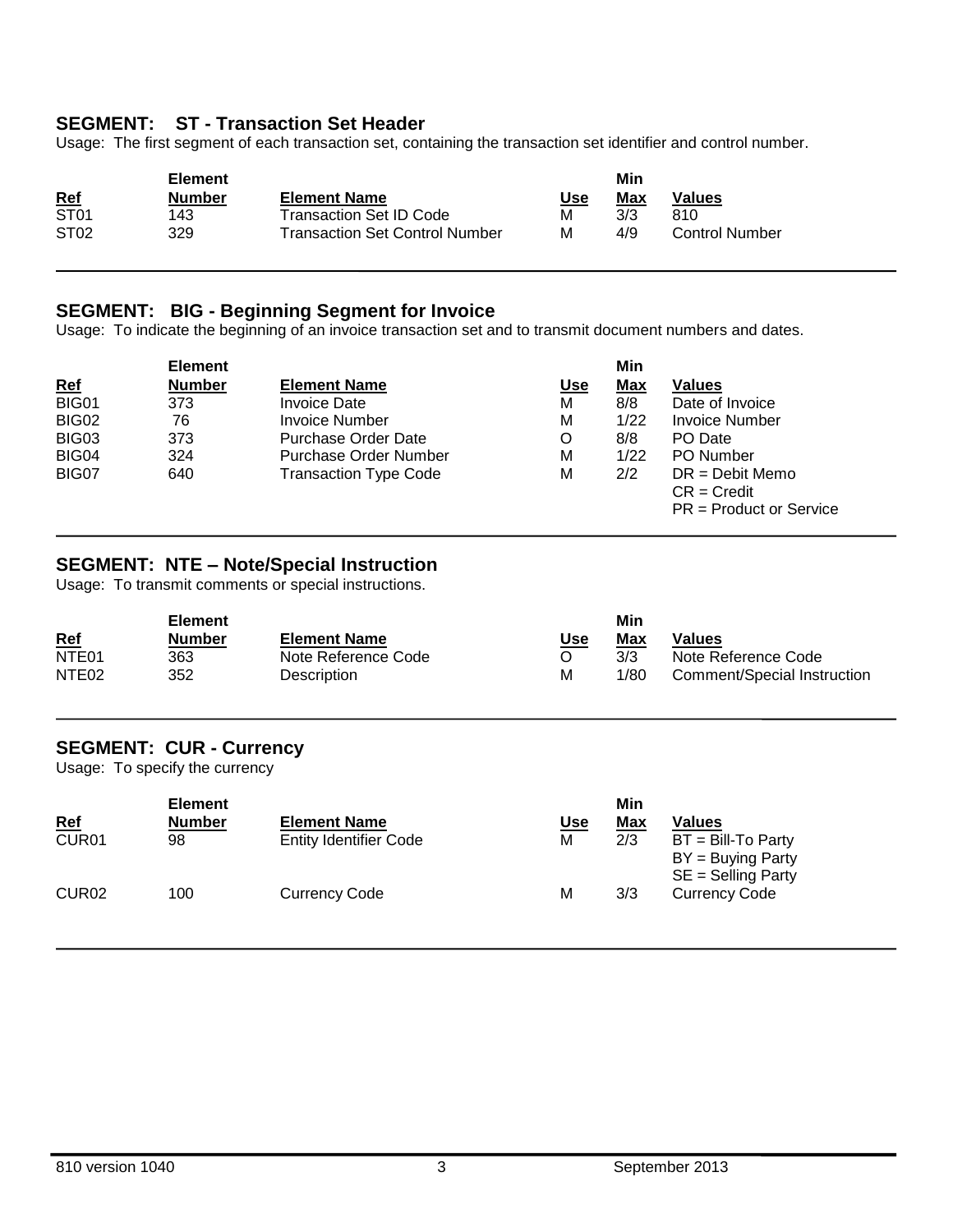## **SEGMENT: REF - Reference Numbers**

Usage: To transmit identifying numbers.

|                     | <b>Element</b>       |                                               |                 | Min               |                                                                                                                                                                                                                                  |
|---------------------|----------------------|-----------------------------------------------|-----------------|-------------------|----------------------------------------------------------------------------------------------------------------------------------------------------------------------------------------------------------------------------------|
| <u>Ref</u><br>REF01 | <b>Number</b><br>128 | <b>Element Name</b><br>Reference ID Qualifier | <u>Use</u><br>М | <u>Max</u><br>2/3 | <b>Values</b><br>VN = Vendor Order Number                                                                                                                                                                                        |
|                     |                      |                                               |                 |                   | $IL = Internal Order Number$<br>PK = Packing List Number<br>$ZZ =$ Mutually Defined<br>SI = Shipper's ID Number<br>$LT = Lot$ Number<br>CI = Unique Consignment ID<br>GC = Gov't Contract Number<br>$BM = Bill$ of Lading Number |
| REF <sub>02</sub>   | 127                  | Reference Identification                      | С               | 1/30              | Ref Number Based on REF01                                                                                                                                                                                                        |

## **SEGMENT: PER – Administrative Communications Contact**

Usage: To identify a person or office to whom administrative communications should be directed.

|                   | <b>Element</b> |                              |            | Min  |                                                               |
|-------------------|----------------|------------------------------|------------|------|---------------------------------------------------------------|
| <u>Ref</u>        | <b>Number</b>  | <b>Element Name</b>          | <u>Use</u> | Max  | <b>Values</b>                                                 |
| PER <sub>01</sub> | 366            | <b>Contact Function Code</b> | М          | 2/2  | $AR =$ Accounts Receivable Dept<br>$IC = Information Contact$ |
| PER <sub>02</sub> | 93             | Name                         |            | 1/60 | Name based on PER01                                           |

#### **SEGMENT: N1 - Name**

Usage: To identify a party by type of organization, name and code.

| <b>Element</b> |                                      |            | Min  |                           |
|----------------|--------------------------------------|------------|------|---------------------------|
| <b>Number</b>  | <b>Element Name</b>                  | <b>Use</b> |      | <b>Values</b>             |
| 98             | Entity ID Code                       | M          | 2/3  | $BT = Bill To$            |
|                |                                      |            |      | $BY = Buying Party$       |
|                |                                      |            |      | $ST =$ Ship To            |
|                |                                      |            |      | $RE =$ Remit To           |
|                |                                      |            |      | $II = Issuer of Invoice$  |
| 93             | Name                                 | C          | 1/60 | Name Associated with N101 |
| 66             | <b>Identification Code Qualifier</b> | С          | 1/2  | $91$ = Assigned By Seller |
|                |                                      |            |      | $92$ = Assigned By Buyer  |
| 67             | <b>Identification Code</b>           | C          | 2/80 | Code Associated with N103 |
|                |                                      |            |      | <u>Max</u>                |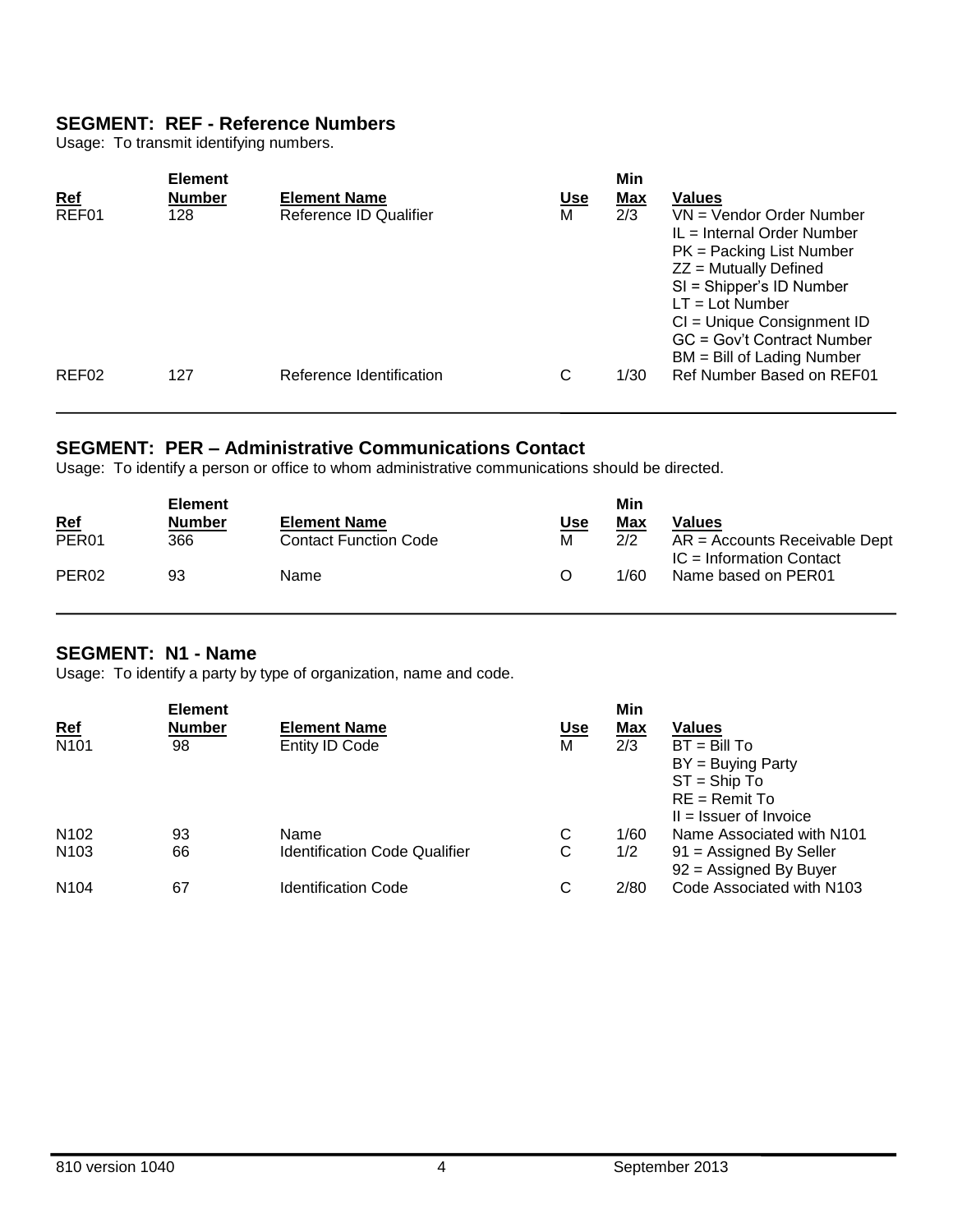## **SEGMENT: N2- Additional Name Information**

Usage: To identify additional names.

| Ref              | <b>Number</b> | <b>Element Name</b> | Use | Max  | Values                    |
|------------------|---------------|---------------------|-----|------|---------------------------|
| N <sub>201</sub> | 93            | Name                | М   | 1/60 | Name Associated with N101 |

#### **SEGMENT: N3 - Address**

Usage: To identify the location of the named party.

|            | <b>Element</b> |                     |     | Min  |                |
|------------|----------------|---------------------|-----|------|----------------|
| <u>Ref</u> | <b>Number</b>  | <b>Element Name</b> | Use | Max  | Values         |
| N301       | 166            | Address Information | М   | 1/55 | Address Line 1 |
| N302       | 166            | Address Information | O   | 1/55 | Address Line 2 |

#### **SEGMENT: N4 - Geographic Location**

Usage: To identify the geographic location of the named party.

|            | <b>Element</b> |                        |            | Min        |                             |
|------------|----------------|------------------------|------------|------------|-----------------------------|
| <u>Ref</u> | <b>Number</b>  | <b>Element Name</b>    | <u>Use</u> | <u>Max</u> | Values                      |
| N401       | 19             | City Name              |            | 2/30       | City Associated With N101   |
| N402       | 156            | State or Province Code | O          | 2/2        | State Associated With N101  |
| N403       | 116            | Postal Code            |            | 3/15       | Postal Code Used With N101  |
| N404       | 26             | Country Code           | Ω          | 2/3        | Country Code Used With N101 |

#### **SEGMENT: REF - Reference Numbers**

Usage: To transmit identifying numbers.

| <u>Ref</u>        | <b>Element</b><br><b>Number</b> | <b>Element Name</b>      | <u>Use</u> | Min<br>Max | <b>Values</b>                                                                                                                                                                                                                                                  |
|-------------------|---------------------------------|--------------------------|------------|------------|----------------------------------------------------------------------------------------------------------------------------------------------------------------------------------------------------------------------------------------------------------------|
| REF01             | 128                             | Reference ID Qualifier   | м          | 2/3        | VN = Vendor Order Number<br>$IL = Internal Order Number$<br>$PK =$ Packing List Number<br>$ZZ =$ Mutually Defined<br>SI = Shipper's ID Number<br>$LT = Lot Number$<br>CI = Unique Consignment ID<br>GC = Gov't Contract Number<br>$BM = Bill$ of Lading Number |
| REF <sub>02</sub> | 127                             | Reference Identification | С          | 1/30       | Ref Number Based on REF01                                                                                                                                                                                                                                      |

\_\_\_\_\_\_\_\_\_\_\_\_\_\_\_\_\_\_\_\_\_\_\_\_\_\_\_\_\_\_\_\_\_\_\_\_\_\_\_\_\_\_\_\_\_\_\_\_\_\_\_\_\_\_\_\_\_\_\_\_\_\_\_\_\_\_\_\_\_\_\_\_\_\_\_\_\_\_\_\_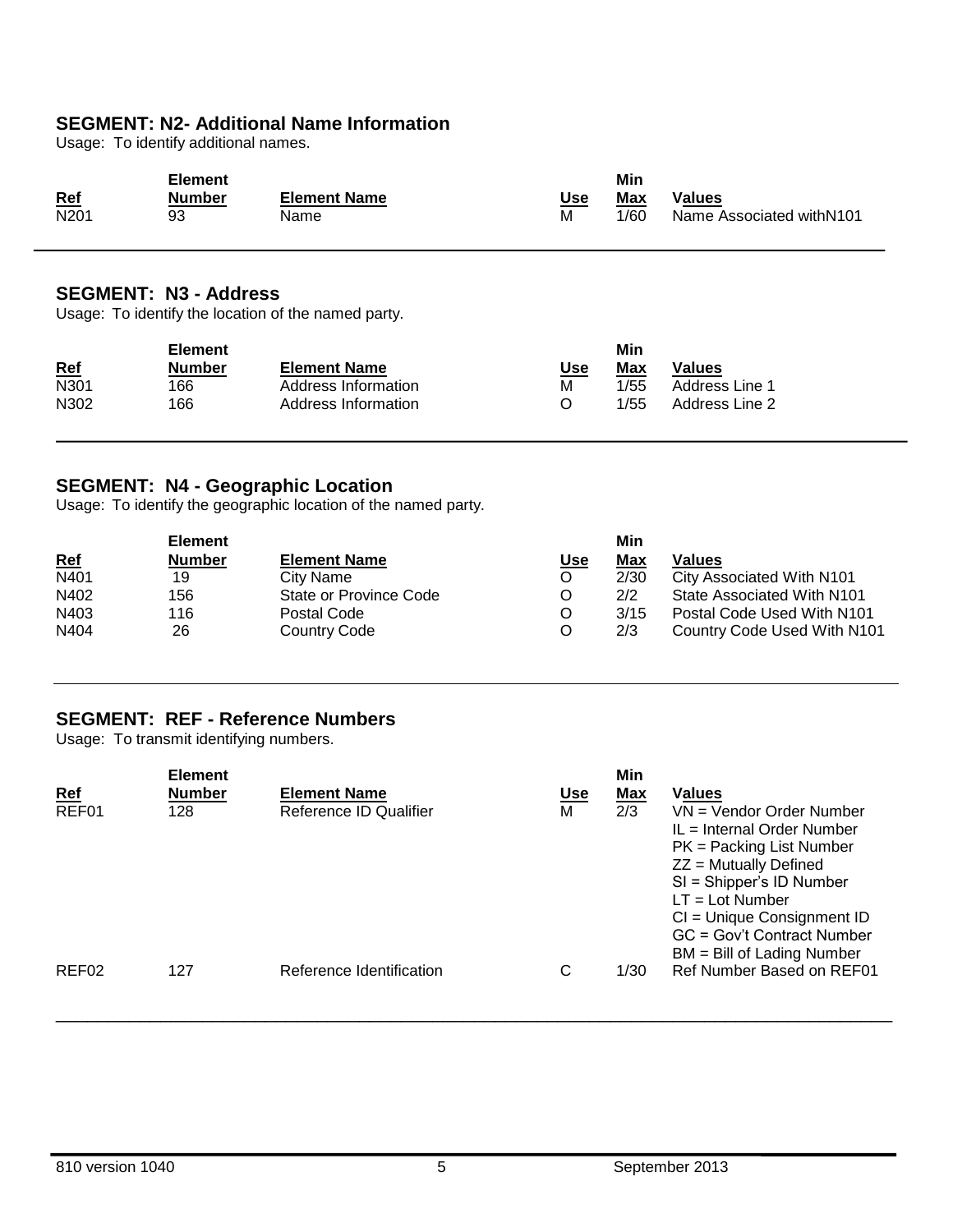#### **SEGMENT: PER – Administrative Communications Contact**

Usage: To identify a person or office to whom administrative communications should be directed.

|                   | <b>Element</b> |                              |            | Min  |                                                               |
|-------------------|----------------|------------------------------|------------|------|---------------------------------------------------------------|
| <u>Ref</u>        | <b>Number</b>  | <b>Element Name</b>          | <u>Use</u> | Max  | <b>Values</b>                                                 |
| PER <sub>01</sub> | 366            | <b>Contact Function Code</b> | м          | 2/2  | $AR =$ Accounts Receivable Dept<br>$IC = Information Contact$ |
| PER <sub>02</sub> | 93             | Name                         | O          | 1/60 | Name based on PER01                                           |

#### **SEGMENT: ITD - Terms of Sale/Deferred Terms of Sale**

Usage: To specify the terms of sale.

|                   | <b>Element</b> |                         |            | Min        |                                |
|-------------------|----------------|-------------------------|------------|------------|--------------------------------|
| <b>Ref</b>        | <b>Number</b>  | <b>Element Name</b>     | <u>Use</u> | <u>Max</u> | <b>Values</b>                  |
| ITD01             | 336            | Terms Type Code         | O          | 2/2        | $01 =$ Basic                   |
|                   |                |                         |            |            | $05 =$ Discount Not Applicable |
|                   |                |                         |            |            | 08 = Basic Discount Offered    |
| ITD02             | 333            | Terms Basis Date Code   | O          | 1/2        | $3 =$ Invoice Date             |
| ITD03             | 338            | Terms Discount Percent  | С          | 1/6        | Percent of Discount Per Terms  |
| ITD05             | 351            | Terms Discount Days Due | C          | 1/3        | Days Due In                    |
| ITD07             | 386            | <b>Terms Net Days</b>   | O          | 1/3        | Net Days Per Terms             |
| ITD <sub>12</sub> | 352            | Description             | O          | 1/80       | <b>Description of Terms</b>    |
|                   |                |                         |            |            |                                |

#### **SEGMENT: DTM - Date / Time Reference**

Usage: To specify pertinent dates and times related to the specified invoice.

|            | <b>Element</b> |                     |     | Min |                        |
|------------|----------------|---------------------|-----|-----|------------------------|
| <u>Ref</u> | <b>Number</b>  | <b>Element Name</b> | Use | Max | <b>Values</b>          |
| DTM01      | 374            | Date/Time Qualifier | M   | 3/3 | $011 =$ Ship Date      |
| DTM02      | 373            | Date                |     | 8/8 | Date Format = YYYYMMDD |

#### **SEGMENT: FOB - FOB Related Instructions**

Usage: To specify transportation instructions relating to shipment.

|                     | <b>Element</b>       |                                                   |                 | Min               |                                                                                                                                                                       |
|---------------------|----------------------|---------------------------------------------------|-----------------|-------------------|-----------------------------------------------------------------------------------------------------------------------------------------------------------------------|
| <u>Ref</u><br>FOB01 | <b>Number</b><br>146 | <b>Element Name</b><br>Shipment Method of Payment | <u>Use</u><br>M | <u>Max</u><br>2/2 | <b>Values</b><br>$DF = Defined$ by Buyer/Seller<br>$CC = Collect$<br>$PC = Prepaid$ but Charged to<br>Customer<br>$PP = Prepaid$ by Seller<br>$ZZ =$ Mutually Defined |
|                     |                      |                                                   |                 |                   |                                                                                                                                                                       |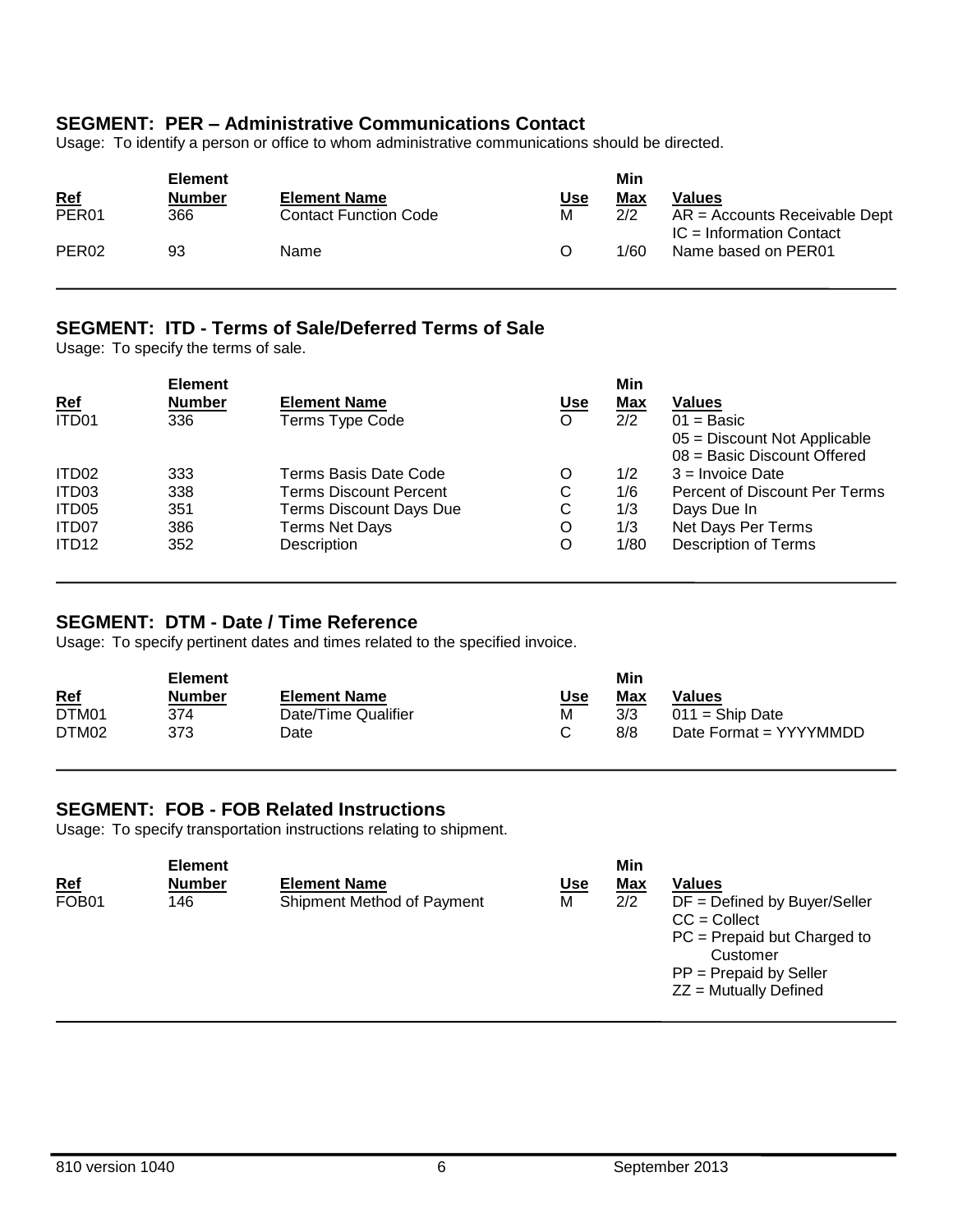#### **SEGMENT: IT1 - Baseline Item Data**

Usage: To specify the basic and most frequently used line item data for the invoice and related transactions.

|              | <b>Element</b> |                                 |            | Min        |                            |
|--------------|----------------|---------------------------------|------------|------------|----------------------------|
| <u>Ref</u>   | <b>Number</b>  | <b>Element Name</b>             | <u>Use</u> | <b>Max</b> | <b>Values</b>              |
| <b>IT101</b> | 350            | Assigned Identification         | М          | 1/20       | PO Line Item #             |
| <b>IT102</b> | 358            | <b>Quantity Invoiced</b>        | M          | 1/10       | <b>Invoice Quantity</b>    |
| <b>IT103</b> | 355            | Unit Of Measure Code            | M          | 2/2        | $EA = Each$                |
| <b>IT104</b> | 212            | Unit Price                      | M          | 1/17       | Unit Price                 |
| <b>IT105</b> | 639            | <b>Basis of Unit Price Code</b> | O          | 2/2        | $HP = Price per 100$       |
|              |                |                                 |            |            | $PE = Price Per Each$      |
|              |                |                                 |            |            | $PN = Price per Ten$       |
|              |                |                                 |            |            | $TP = Price per 1,000$     |
| <b>IT106</b> | 235            | Prod/Serv ID Qualifier          | С          | 2/2        | BP = Buyer's Part Number   |
|              |                |                                 |            |            | VP = Vendor's Part Number  |
| <b>IT107</b> | 234            | Prod/Serv ID                    | C          | 1/48       | Part Number Based On IT106 |
| <b>IT108</b> | 235            | Prod/Serv ID Qualifier          | C          | 2/2        | BP = Buyer's Part Number   |
|              |                |                                 |            |            | VP = Vendor's Part Number  |
| <b>IT109</b> | 234            | Prod/Serv ID                    | С          | 1/48       | Part Number Based On IT108 |
|              |                |                                 |            |            |                            |

## **SEGMENT: REF - Reference Numbers**

Usage: To transmit identifying numbers.

|                   | <b>Element</b> |                          |            | Min  |                                                                                                                                                                                                                                                              |
|-------------------|----------------|--------------------------|------------|------|--------------------------------------------------------------------------------------------------------------------------------------------------------------------------------------------------------------------------------------------------------------|
| <u>Ref</u>        | <b>Number</b>  | <b>Element Name</b>      | <u>Use</u> | Max  | <b>Values</b>                                                                                                                                                                                                                                                |
| REF01             | 128            | Reference ID Qualifier   | м          | 2/3  | VN = Vendor Order Number<br>IL = Internal Order Number<br>$PK =$ Packing List Number<br>$ZZ =$ Mutually Defined<br>$LT = Lot Number$<br>CI = Unique Consignment ID<br>SI = Shipper's ID Number<br>GC = Gov't Contract Number<br>$BM = Bill$ of Lading Number |
| REF <sub>02</sub> | 127            | Reference Identification | C          | 1/30 | Number Based on REF01                                                                                                                                                                                                                                        |

#### **SEGMENT: CAD - Carrier Detail**

Usage: To specify the transportation details for the invoice.

|                   | <b>Element</b> |                                   |            | Min  |                                                                                                              |
|-------------------|----------------|-----------------------------------|------------|------|--------------------------------------------------------------------------------------------------------------|
| <u>Ref</u>        | Number         | <b>Element Name</b>               | <u>Use</u> | Max  | <b>Values</b>                                                                                                |
| CAD01             | 91             | <b>Transportation Method Mode</b> | O          | 1/2  | $A = Air$                                                                                                    |
|                   |                |                                   |            |      | $M = Motor$                                                                                                  |
|                   |                |                                   |            |      | $R =$ Rail                                                                                                   |
|                   |                |                                   |            |      | $AE = Air Express$                                                                                           |
| CAD <sub>04</sub> | 140            | Standard Carrier Alpha Code       | C          | 2/4  | <b>SCAC Code</b>                                                                                             |
| CAD <sub>05</sub> | 387            | Routing                           | C          | 1/35 | <b>Carrier Name</b>                                                                                          |
| CAD <sub>07</sub> | 128            | <b>Reference Number Qualifier</b> | O          | 2/3  | $FR = Freight$ Bill Number<br>$AW = Airway$ Bill Number<br>SI = Shipper's ID Number<br>$BM = Bill$ of Lading |
| CAD <sub>08</sub> | 127            | Reference Number                  | C          | 1/30 | Number Based on CAD07                                                                                        |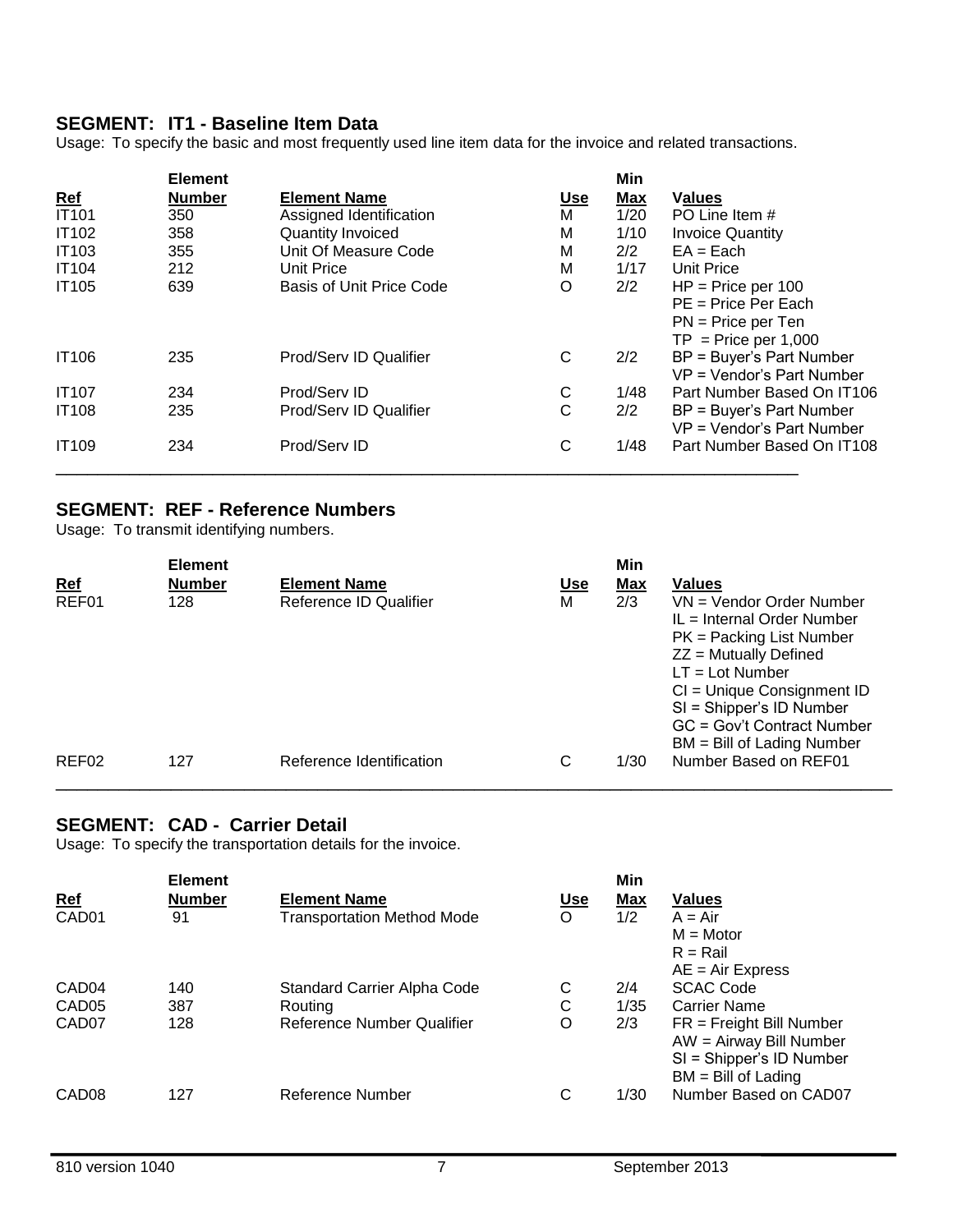## **SEGMENT: TDS - Total Monetary Value Summary**

Usage: To specify the total invoice discounts and amounts.

| <b>Element</b> |        |                      |     | Min  |                             |
|----------------|--------|----------------------|-----|------|-----------------------------|
| Ref            | Number | <b>Element Name</b>  | Jse | Max  | <b>Values</b>               |
| TDS01          | 610    | Total Invoice Amount | М   | 1/15 | Total Amount of the Invoice |

#### **SEGMENT: TXI - Tax Information**

Usage: To specify tax information

|              | <b>Element</b> |                        |            | Min  |                                                            |
|--------------|----------------|------------------------|------------|------|------------------------------------------------------------|
| <u>Ref</u>   | <b>Number</b>  | <b>Element Name</b>    | <u>Use</u> | Max  | <b>Values</b>                                              |
| <b>TXI01</b> | 963            | Tax Type Code          | М          | 2/2  | $LS = Local$ and State Sales Tax<br>$VA = Value$ Added Tax |
| <b>TXI02</b> | 782            | <b>Monetary Amount</b> |            | 1/18 | Tax Amount                                                 |

#### **SEGMENT: CAD - Carrier Detail**

Usage: To specify the transportation details for the invoice.

|                   | <b>Element</b> |                                   |            | Min        |                                                                                                              |
|-------------------|----------------|-----------------------------------|------------|------------|--------------------------------------------------------------------------------------------------------------|
| <u>Ref</u>        | <b>Number</b>  | <b>Element Name</b>               | <u>Use</u> | <b>Max</b> | <b>Values</b>                                                                                                |
| CAD01             | 91             | <b>Transportation Method Mode</b> | O          | 1/2        | $A = Air$                                                                                                    |
|                   |                |                                   |            |            | $M = Motor$                                                                                                  |
|                   |                |                                   |            |            | $R =$ Rail                                                                                                   |
|                   |                |                                   |            |            | $AE = Air Express$                                                                                           |
| CAD <sub>04</sub> | 140            | Standard Carrier Alpha Code       | С          | 2/4        | <b>SCAC Code</b>                                                                                             |
| CAD <sub>05</sub> | 387            | Routing                           | С          | 1/35       | <b>Carrier Name</b>                                                                                          |
| CAD <sub>07</sub> | 128            | <b>Reference Number Qualifier</b> | O          | 2/3        | $FR = Freight$ Bill Number<br>$AW = Airway$ Bill Number<br>SI = Shipper's ID Number<br>$BM = Bill$ of Lading |
| CAD <sub>08</sub> | 127            | Reference Number                  | С          | 1/30       | Number Based on CAD07                                                                                        |

#### **SEGMENT: ISS - Invoice Shipment Summary**

Usage: To specify Summary details of total items shipped in terms of quantity, weight and volume.

|                   | <b>Element</b> |                         |            | Min  |                            |
|-------------------|----------------|-------------------------|------------|------|----------------------------|
| <u>Ref</u>        | <b>Number</b>  | <b>Element Name</b>     | <u>Use</u> | Max  | Values                     |
| <b>ISS01</b>      | 382            | Number of Units Shipped | С          | 1/10 | <b>Total Units Shipped</b> |
| ISS <sub>02</sub> | 355            | uom                     |            | 2/2  | $EA = Each$                |
|                   |                |                         |            |      | $BX = Box$                 |
|                   |                |                         |            |      | $CT =$ Carton              |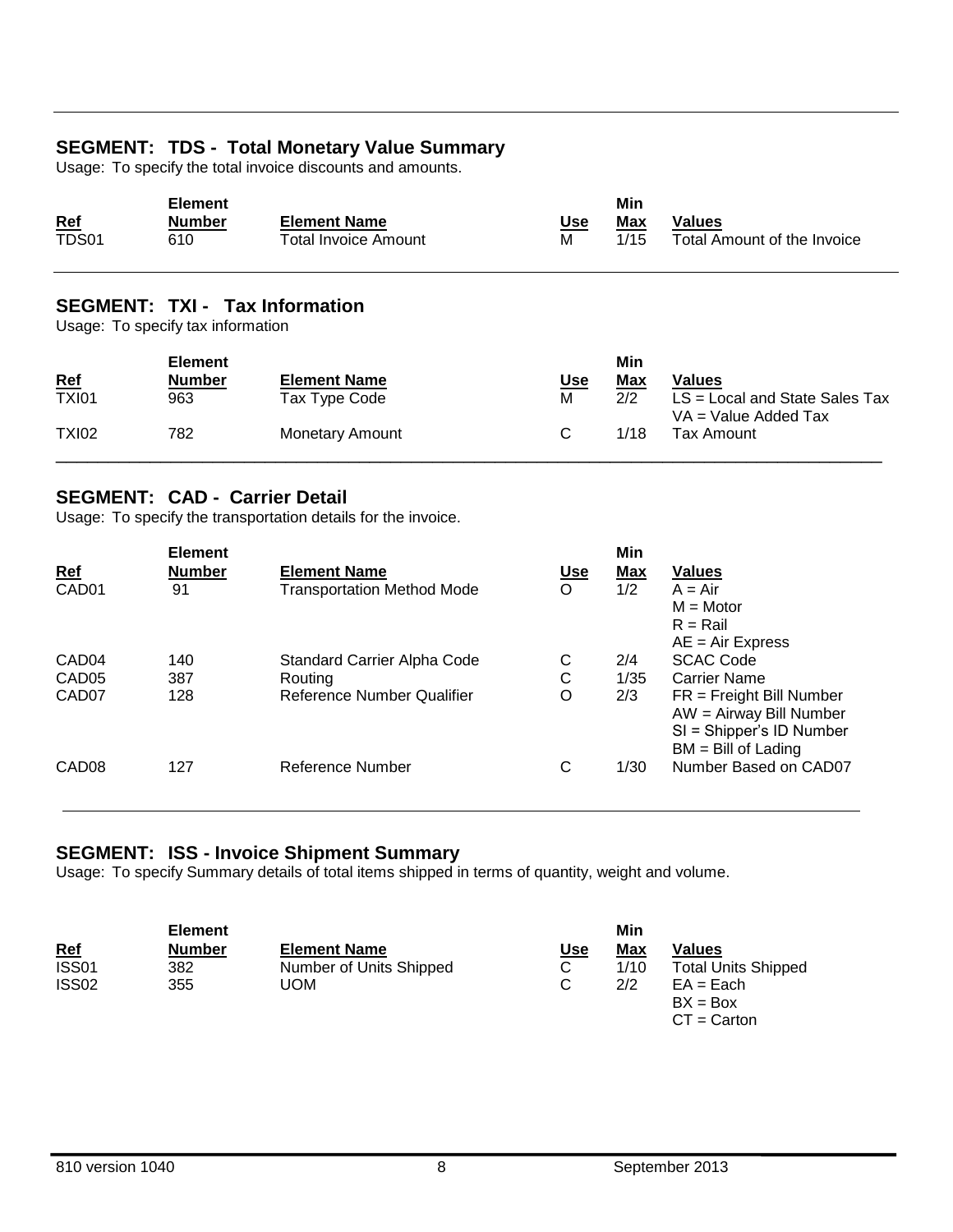## **SEGMENT: CTT - Transaction Totals**

Usage: To transmit a hash total for a specific element in the transaction set.

|                   | <b>Element</b> |                      |            | Min  |                        |
|-------------------|----------------|----------------------|------------|------|------------------------|
| <u>Ref</u>        | <b>Number</b>  | <b>Element Name</b>  | <u>Use</u> | Max  | <b>Values</b>          |
| CTT <sub>01</sub> | 354            | Number of Line Items | М          | 1/6  | Number of IT1 Segments |
| CTT <sub>02</sub> | 347            | Hash Total           |            | 1/10 | Sum of IT102's         |

\_\_\_\_\_\_\_\_\_\_\_\_\_\_\_\_\_\_\_\_\_\_\_\_\_\_\_\_\_\_\_\_\_\_\_\_\_\_\_\_\_\_\_\_\_\_\_\_\_\_\_\_\_\_\_\_\_\_\_\_\_\_\_\_\_\_\_\_\_\_\_\_\_\_\_\_\_\_\_

#### **SEGMENT: SE - Transaction Set Trailer**

Usage: To indicate the end of the transaction set and to provide the count of the transmitted segments.

|                  | <b>Element</b> |                                       |            |      |                             |
|------------------|----------------|---------------------------------------|------------|------|-----------------------------|
| <u>Ref</u>       | <b>Number</b>  | <b>Element Name</b>                   | <u>Use</u> | Max  | Values                      |
| SE <sub>01</sub> | 96             | Number of Included Segments           | м          | 1/10 | Number of Included Segments |
| SE <sub>02</sub> | 329            | <b>Transaction Set Control Number</b> | м          | 4/9  | Same Control Number as ST02 |